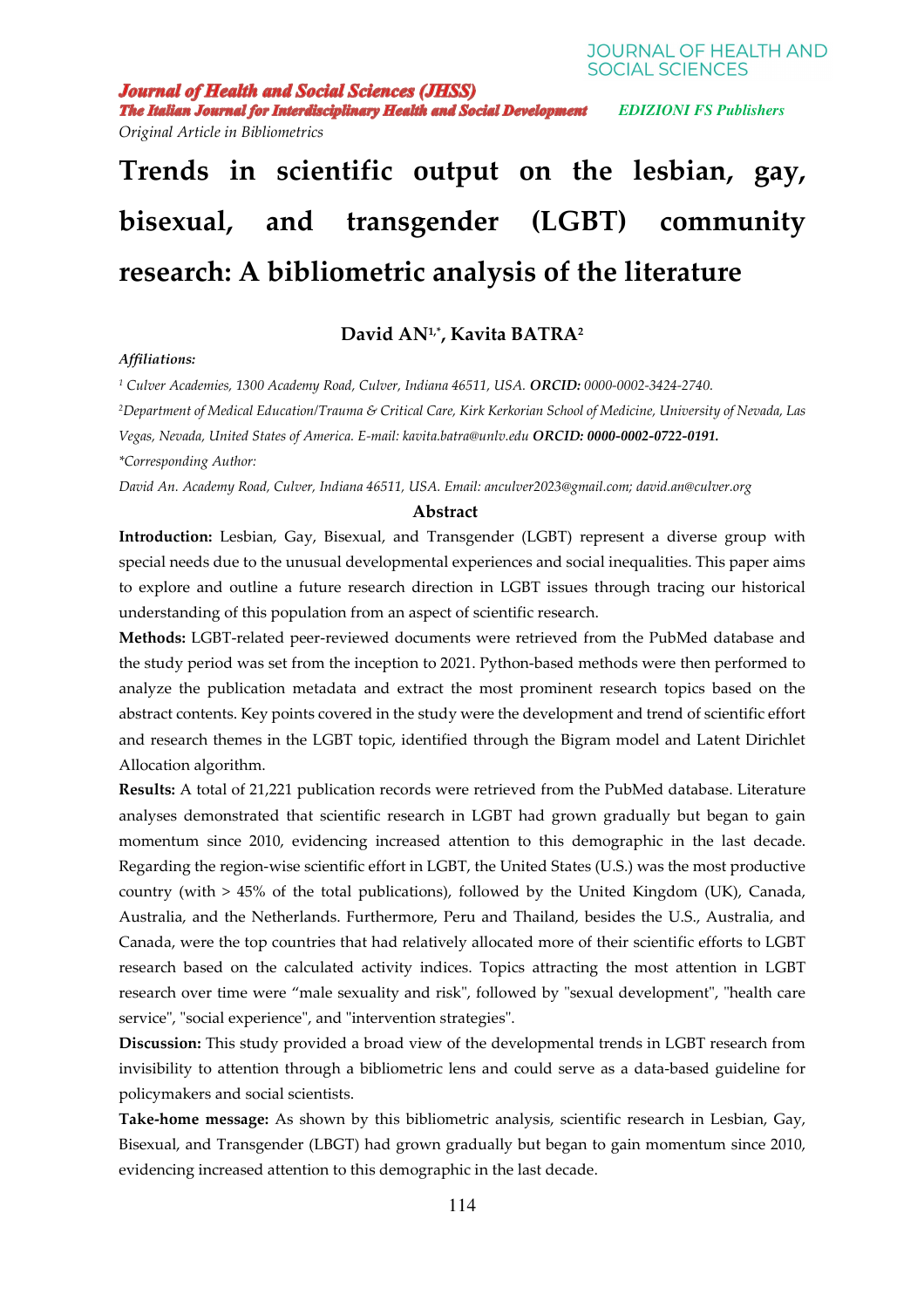**Key words:** Activity index; bibliometric analysis; LGBT; research; topic modeling.

**Cite this paper as:** An D, Batra K. Trends in scientific output on the lesbian, gay, bisexual, and transgender (LGBT) community research: A bibliometric analysis of the literature. J Health Soc Sci. 2022;7(1):114-131. Doi: 10.19204/2022/TRND8.

Received: 10 February 2022; Accepted: 15 March 2022; Published: 15 March 2022

### **INTRODUCTION**

The lesbian, gay, bisexual, and transgender (LGBT) community has endured more negative experiences of social inequality compared to the general population [1]. This inequality is often reflected in occupational segregation, healthcare disparities, labor rights, and gender issues. Therefore, it is vital for social scientists and policymakers to learn more about the LGBT population to improve this social and health outcomes. The inequality can basically be attributed to societal rejection of LGBT individuals due to a poor understanding of this population, at least from a scientific perspective; therefore, attempts at solving this inequality require a better understanding of the LGBT community through a lens of science and research [2,3]. By characterizing the current status and historical trend of a scientific field, a bibliometric study can provide guidance to social scientists for policymaking [4,5] and researchers for proposing future research directions [6]. A number of bibliometric studies have been conducted for LGBT research from varying stances, covering the scientific output of gender issues in areas such as family business [7] and child adoption [8], psychological research methods [9], health [10–12] and healthcare-related disparities [10,12,13], and occupational segregation [14]. While previous bibliometric studies in LGBT research have focused primarily on topics such as major influential contributors like countries, journals, institutions, and authors from different perspectives [15], the bibliometric analysis to investigate trends of themes in LGBT research remains elusive until today. Therefore, the present study aims to fill this research gap in LGBT through bibliometric analysis using Python-based methods.

This study set out to (a) evaluate the global research effort in different LGBT topics over time as well as relative scientific contributions from different countries; (b) explore and trace the development of major themes in LGBT research over time. The outcomes of the study should serve as an up-to-date guidance for scholars and policymakers to use when looking ahead to next research or policy agendas regarding the LGBT community.

## **METHODS**

## *Database and search strategy*

Publication records of LGBT research were collected from the PubMed database and covered a period from the inception to November 21, 2021. The search method and criteria were inspired by previously published bibliometric studies [10,16]. The phrase used for the query was "(LGBT [TIAB] OR Lesbian [TIAB] OR Gay [TIAB] OR Bisexual [TIAB] OR Transgender [TIAB]) AND (has abstract [FILT])" This allowed for the extraction of citations containing the terms "lesbian, gay, bisexual, transgender, or LGBT" in either the title or the abstract. The retrieved dataset included a .csv (comma separated values) metadata file containing information such as the "title", "author", "affiliation", "publication year", "abstract", etc. The search strategy was validated by reviewing the top and bottom 200 abstract records to ensure their relevancy to the LGBT topic. *Data tools*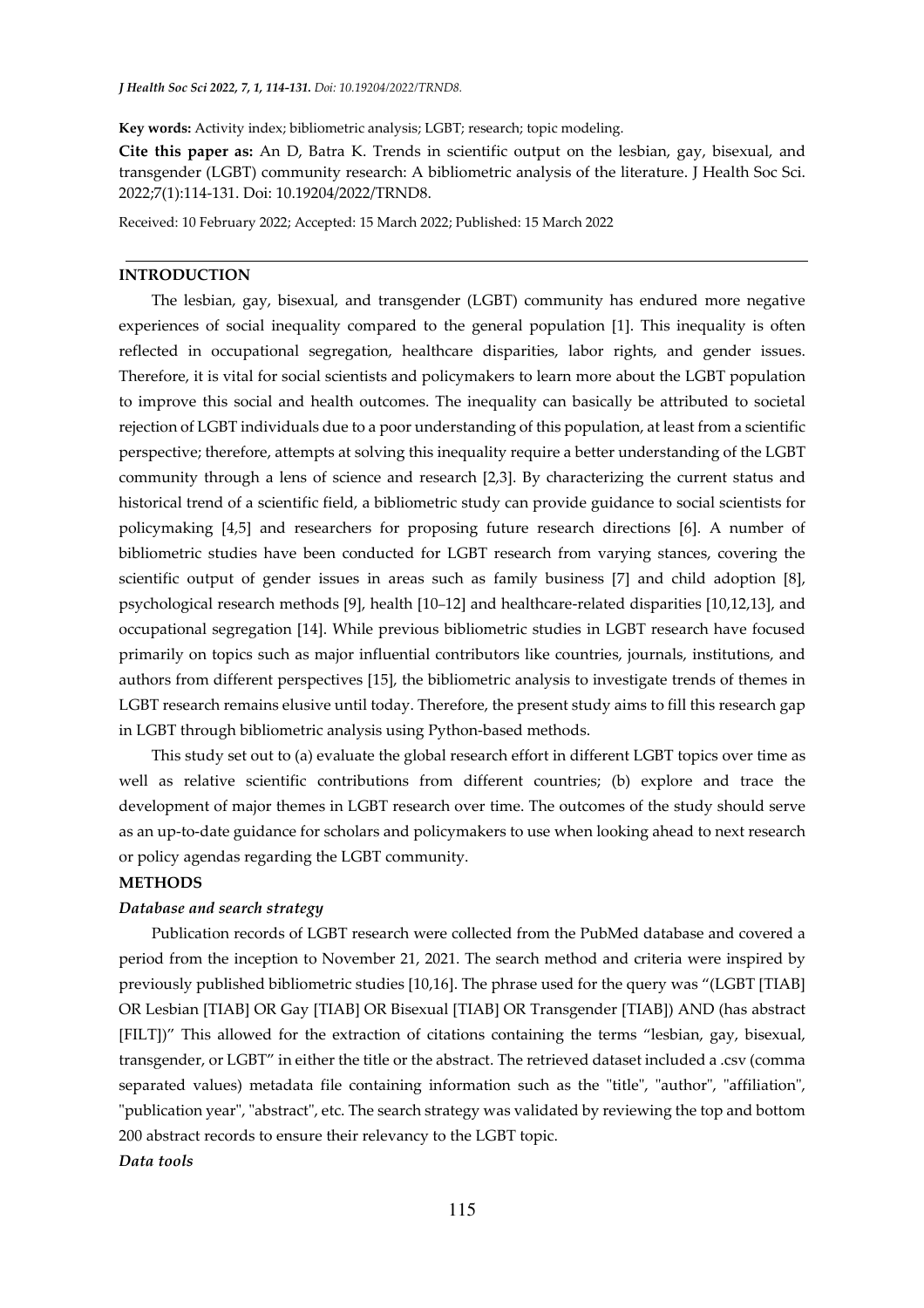#### *J Health Soc Sci 2022, 7, 1, 114-131. Doi: 10.19204/2022/TRND8.*

The data analyses were carried out with Python through the Jupyter Notebook environment [17,18]. The GraphPad prism (7.0) programs were used to generate figures for the data obtained from the analyses. Utilization of Python in this bibliometric review was based on consideration of several benefits [19]. First, Python has the ability to handle big metadata from an enormous number of publications. Also, it provides natural language processing (NLP) packages for content analysis through artificial intelligence technology that can transform free text into normalized data suitable for computer processing, a procedure that aids in bibliometric review of large amounts of quantitative data. The main Python packages used for the topic modeling in this study included Pandas, a powerful and flexible open source data analysis tool built on top of the Python programming language [20]; NumPy, a package performing mathematical operations on arrays [21]; Gensim, the richest Python's natural language processing package used for topic modeling [22]; Mallet, a Java-based package for statistical natural language processing [23]; and Spacy, a very useful package for splitting text into words [24].

#### *Metadata analysis*

The .csv metadata file retrieved from the PubMed was loaded into Pandas and preprocessed as a data frame. The data frame contained column headers for the metadata fields including "Title", "Author", "Publication Year", "Abstract" and "Affiliation". Publication records with empty or non-English abstracts were removed from the data frame. Duplicate records with the same authors, title, journal, and publication year were eliminated to keep only one in the data frame. In addition to manually reviewing the top and bottom records to validate the search strategy as mentioned above, the field "Abstract" in the data frame was queried with terms "lgbt", "lesbian", "gay", "bisexual" or "transgender" to further verify that each record in the dataset was related to LGBT research before the downstream topic modeling as describe later. The "describe" and "count" methods in Pandas were used for descriptive analysis of the 'Publication Year' field to calculate the number of research articles in LGBT over time. The "for" loop and "dictionary" function were used for iterating over the "Affiliation" field to extract publication information of authorship and countries. The relative research output in LGBT from a country or a certain period of time was evaluated through comparison with the data of publication information in all the research fields that were available in PubMed.

#### *Topic modeling*

The Latent Dirichlet Allocation (LDA) algorithm [25] and the Bigrams model from Gensim, along with Mallet's implementation in Python, were applied for NLP of the "Abstract" field in the dataset to stratify the most popular research topics (Figure 1) [26]. In brief, the abstract contents were first cleaned by removing unnecessary characters such as punctuations, numbers, and section keywords like "background", "method", "result", "conclusion", etc. The cleaned contents were converted to lowercase text and split into lists of words. After removing the English stop words, Bigram model was used to create corpus data of terms co-occurrence frequency for topic modeling. LDA models were trained on the corpus data by feeding with different numbers of topics, and the Spacy package helped normalize and optimize the modeling process to provide better topic segregation. The most favorite model was finally selected through the best topic coherence score corresponding to the modeling outcome which would cover all the major themes without having too many overlaps [22]. Moreover, distribution of an identified topic across the publications was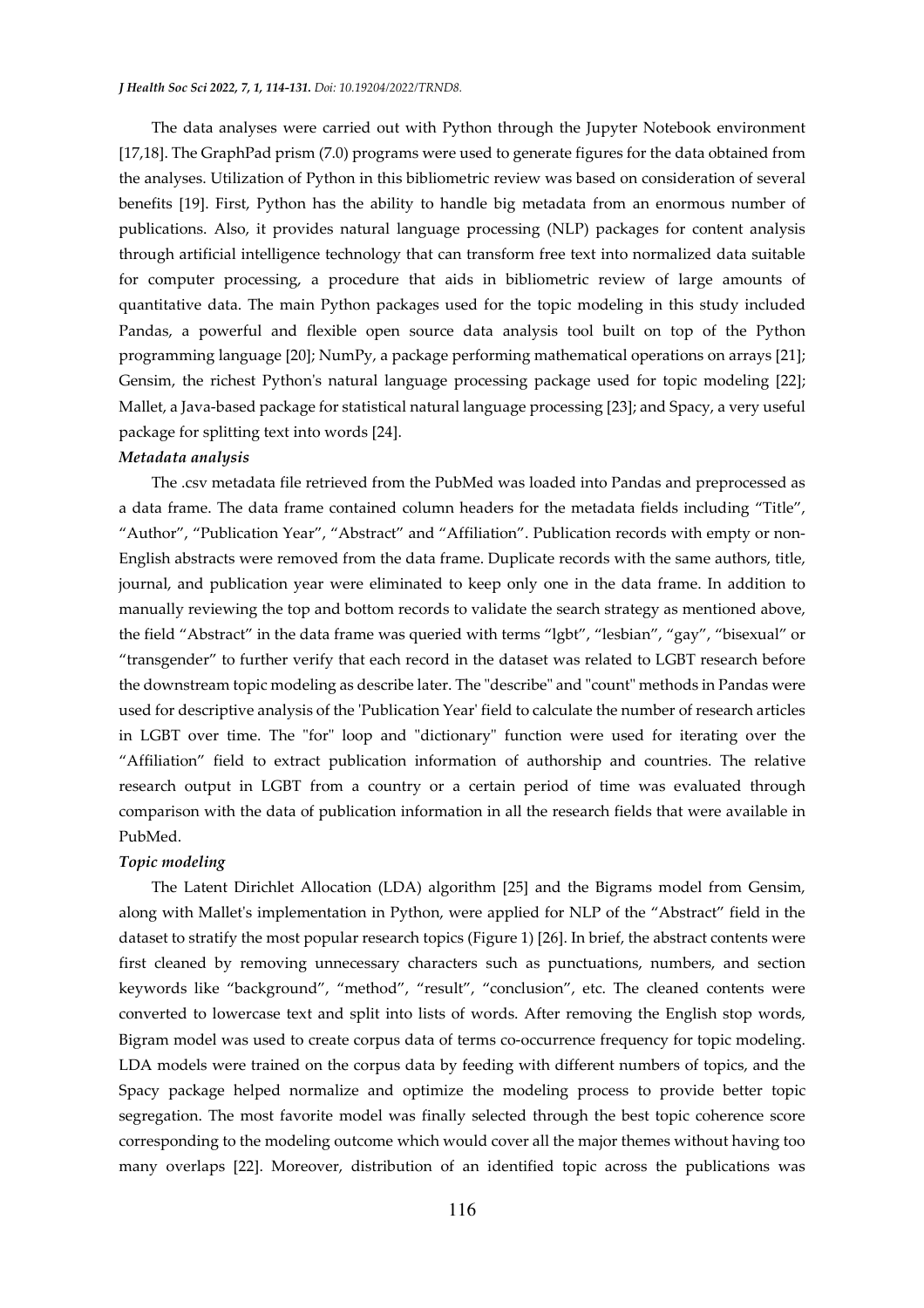calculated by measuring the percentage of research articles that covered the topic, to judge how widely the topic was discussed as compared to others. The detailed Python codes used for the data analysis in this study would be available from the corresponding author on reasonable request.



**Figure 1**. The flow chart showing the data processing for LDA topic modeling.

## **RESULTS**

## *Historical attention to LGBT research*

The LGBT query in the PubMed database resulted in a total of 22,121 records by 11/21/2021. The earliest record could be traced back to year 1892, after which few studies were reported until 1975. The number of publications increased from 4 in 1974 to 18 in 1975, marking a milestone in the record history of LGBT research. Annual growth in research development in the LGBT topic experienced a few waves, with the first one from 1984-1992, the second one from 2005-2010, and the third one from 2010 to present. LGBT research was relatively slow from 1993 to 2004 (Figure 2). The growth of research output has gained momentum since 2010, evidencing a current period of increasing scientific attention being paid to LGBT research. A concept of activity index [27,28] was further adapted to view the historical trend of relative productivity in LGBT research. In this study, the activity index for a given year was calculated as "(LGBT publications in that year / All publications from all the fields in that year) / (All the LGBT publications / All publications in all the fields)". A lower activity index would indicate a relatively less productivity, with a value of 1 corresponding to an average research effort across all the fields. In this study, the activity indices have stayed above 1 since 2014, suggesting that there has been an increasing amount of research activity in LGBT research in recent years compared to other fields (Figure 2). This finding coincides with current trends in the world of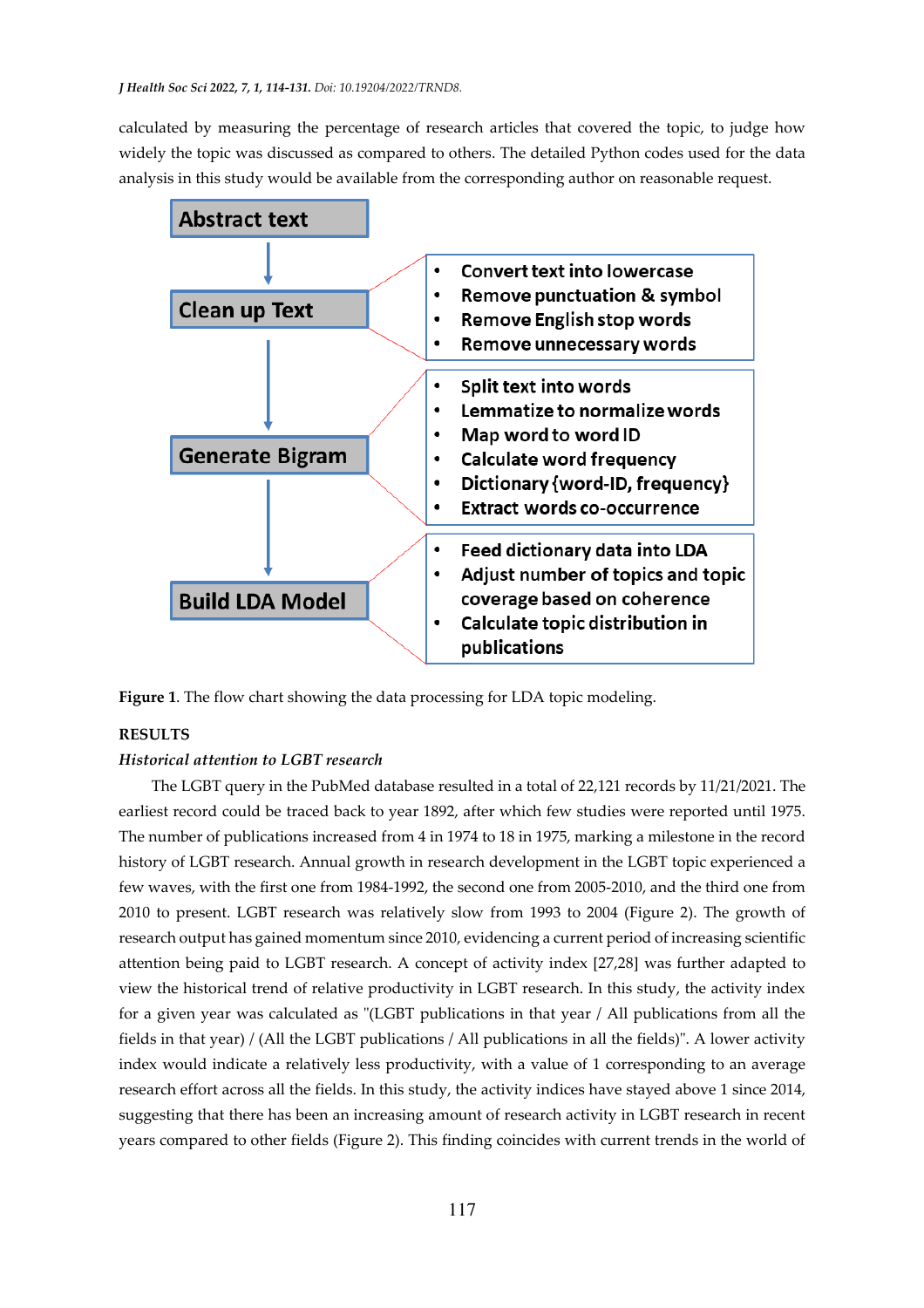advancing for greater social equality in well-developed regions, which contribute the most to scientific research in general.



**Figure 2**. The trend of scientific publications in LGBT research over time. The number of articles and the activity index in each year indicate the relative scientific attention to LGBT as compared with all the research fields. The yearly activity index in LGBT was calculated as (Publications of LGBT topic in a year / All the publications in that year from all the fields) / (All publications of LGBT topic / All the publications in all the fields). A lower activity index would indicate a relatively less productivity, with a value of 1 corresponding to an average research effort across all the fields.

## *Regional attention to LGBT research*

The total number of publications from a country might serve as a simple indicator of how much research-related resources the country has put into a specific field. Over 85% of the publications came from the top 20 countries that have contributed the most to LGBT studies, with 9 from Europe (the UK, the Netherlands, Italy, Germany, Belgium, Spain, France, Sweden, and Switzerland), 4 from Asia (China, Israel, India, and Thailand), 2 from North America (the USA and Canada), 3 from South America (Brazil, Mexico, Peru), 1 from Australia (Australia), and 1 from Africa (South Africa), in no particular order. The USA was the most productive country (with > 45% of the total publications), followed by the UK, Canada, Australia, and the Netherlands (Figure 3). However, in another opinion, the number of studies a country conducts should be taken with a grain of salt. With differences in the population, economies, cultures, technologies, etc. between nations, it would make more sense to evaluate a weighted research effort for a given country. Therefore, a concept of activity index would be useful for indicating a country's relative activity in a certain field [27,28]. Herein, activity indices were calculated to compare relative effort in countries that have contributed the greatest number of publications in LGBT research (Figure 3). Peru, the USA, Thailand, Australia, and Canada were the top 5 countries that had relatively allocated more of their scientific effort to LGBT research.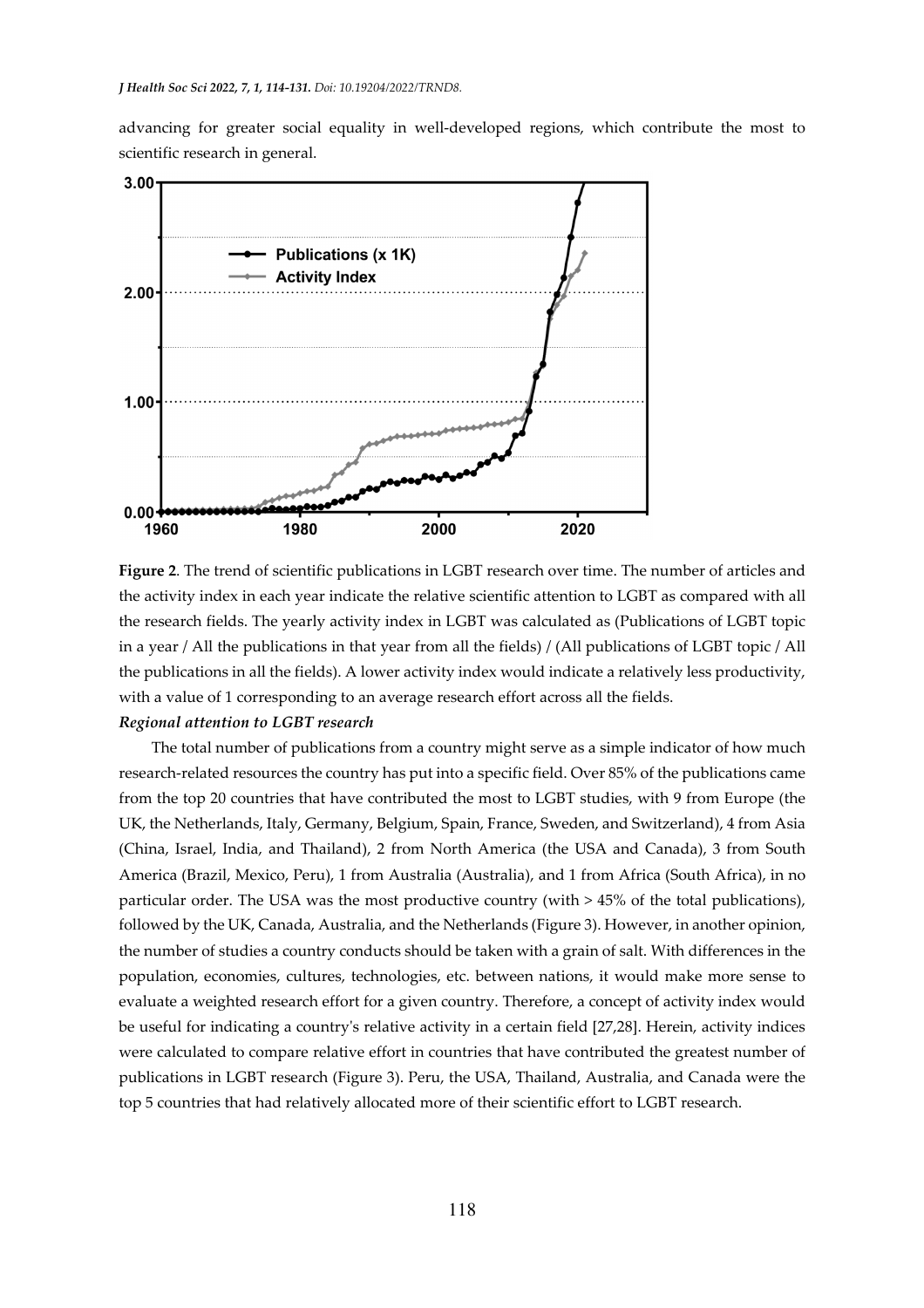

**Figure 3**. The most productive countries and their activity indices in LGBT research. The number of articles contributed by countries and their activity indices indicate their relative effort in LGBT research. The activity index in LGBT research for a country was calculated as (a country's publications in LGBT research / the country's total publications in all fields) / (world output of publications in LGBT research / world total output of publications in all fields). A lower activity index would indicate a relatively less research effort, with an index value of 1 corresponding to the global average. *Theme trend in LGBT research (topic modeling)* 

Topic modeling is an artificial intelligence technology used to identify the main topics of large volumes of text. In this study, LDA with bigrams models were built through Gensim package in Python to identify major topics of LGBT research over time. The dataset of LGBT literature was divided into 6 time periods (1892-1999, 2000-2009, 2010-2014, 2015-2017, 2018-2019, and 2020-2021), with each one containing around 3000-4000 publication records. Optimized LDA with bigrams models corresponding to high coherence scores were built to refine topics and their weighted distribution in each section. The analysis identified 8, 8, 8, 20, 20, and 20 topics from the above timelines, respectively (Supplementary Information Box 1), where each topic was inferred from a combination of 10 keywords and their weight of contribution. For instance (**Table 1**), the "Topic 1: Health - mental health and young adult suicide **0.0467**" in the period of "2020-2021" was represented as " 0.058adult + 0.039age + 0.036report + 0.031young + 0.029depression + 0.022high + 0.022symptom + 0.022anxiety +  $0.020$ disorder +  $0.018$ suicide".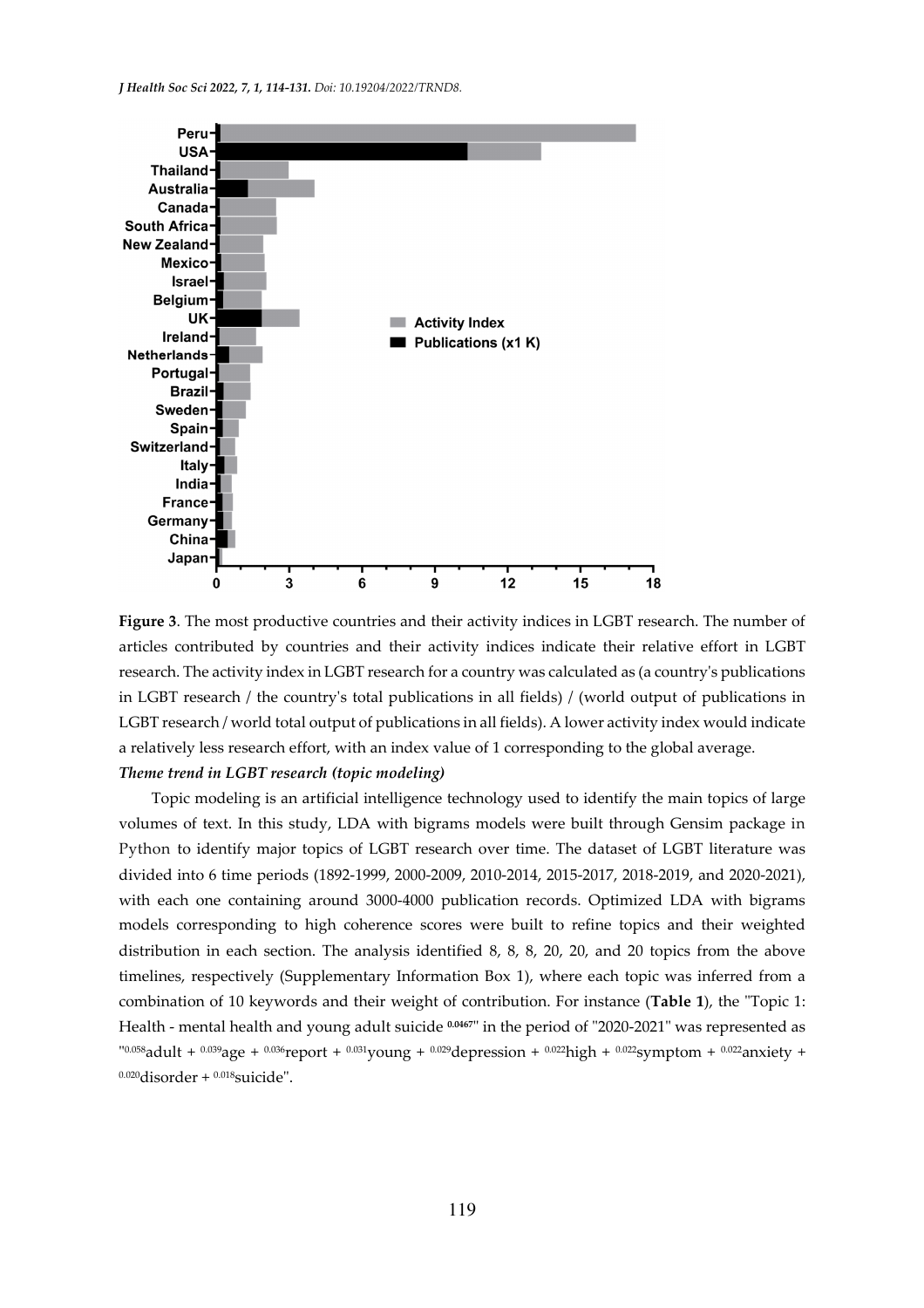| Topic    | 0: Sexual orientation and gender - adolescent sexual identity 0.0615                                                             |  |  |  |  |
|----------|----------------------------------------------------------------------------------------------------------------------------------|--|--|--|--|
| Keywords | $^{0.145}$ sexual + $^{0.069}$ minority + $^{0.065}$ youth + $^{0.036}$ identity + $^{0.030}$ behavior + $^{0.025}$ adolescent + |  |  |  |  |
|          | $0.019$ victimization + $0.018$ school + $0.016$ student + $0.015$ examine                                                       |  |  |  |  |
| Topic    | 1: Health - mental health and young adult suicide 0.0467                                                                         |  |  |  |  |
| Keywords | 0.058 adult + 0.039 age + 0.036 report + 0.031 young + 0.029 depression + 0.022 high + 0.022 symptom +                           |  |  |  |  |
|          | $0.022$ anxiety + $0.020$ disorder + $0.018$ suicide                                                                             |  |  |  |  |
| Topic    | 2: Health - transgender treatment 0.0513                                                                                         |  |  |  |  |
| Keywords | $0.048$ study + $0.047$ treatment + $0.031$ include + $0.023$ transgender + $0.021$ population +                                 |  |  |  |  |
|          | $0.021$ literature + $0.018$ evidence + $0.018$ therapy + $0.015$ hormone + $0.013$ article                                      |  |  |  |  |
| Topic    |                                                                                                                                  |  |  |  |  |
| Keywords |                                                                                                                                  |  |  |  |  |
|          |                                                                                                                                  |  |  |  |  |
| Topic    | 19: Sexual orientation and gender - male sexuality and risk 0.0584                                                               |  |  |  |  |
| Keywords | $0.038$ test + $0.032$ infection + $0.025$ testing + $0.023$ high + $0.023$ msm + $0.022$ population + $0.020$ screen +          |  |  |  |  |
|          | $0.019$ positive + $0.019$ man + $0.017$ prevalence                                                                              |  |  |  |  |

|  |  | <b>Table 1.</b> Major research topics identified from LGBT literature in 2020-2021. |
|--|--|-------------------------------------------------------------------------------------|
|  |  |                                                                                     |

*Note:* The table shows major research topics of LGBT and their distribution weight across publications in chronological section 2020-2021. Each topic was inferred by a combination of 10 keywords and their weights to the topic. A complete list of research topics identified in this study was summarized in the supplementary information of Box I.

It was interpreted as this topic was addressed by 4.67% (0.0467) of the publications in the period 2020-present and the publications in this topic mainly discussed the issue of mental health and young adult suicide. The top 10 keywords that contributed to this topic were "adult", "age", "report", "young", "depression", "high", "symptom", "anxiety", "disorder" and "suicide" and the weight or importance of the term "suicide" on the topic was 0.018. The topics garnering the most attention in LGBT research over time were "male sexuality and risk", followed by "sexual development", "health care service", "social experience", and "intervention strategies" (Figure 4). The topic of "sexual orientation" has understandably captured attention since 2000 and increased attention has also been paid to the theme "sexual orientation in youth" since 2010. Topics in relation to "transgender" began to get attention in the period 2010-2014. The topics "mental health", "transgender identity", "LGBT parenting", etc. began to receive attention since 2015 and "mental health in youth and minority" since 2020. On the other hand, some topics have faded from the research spotlight over time, such as "female sexuality and family relationship", which was not captured in this study as a major theme after 2015. Evaluating the shift in the major themes of LGBT studies could be used to predict and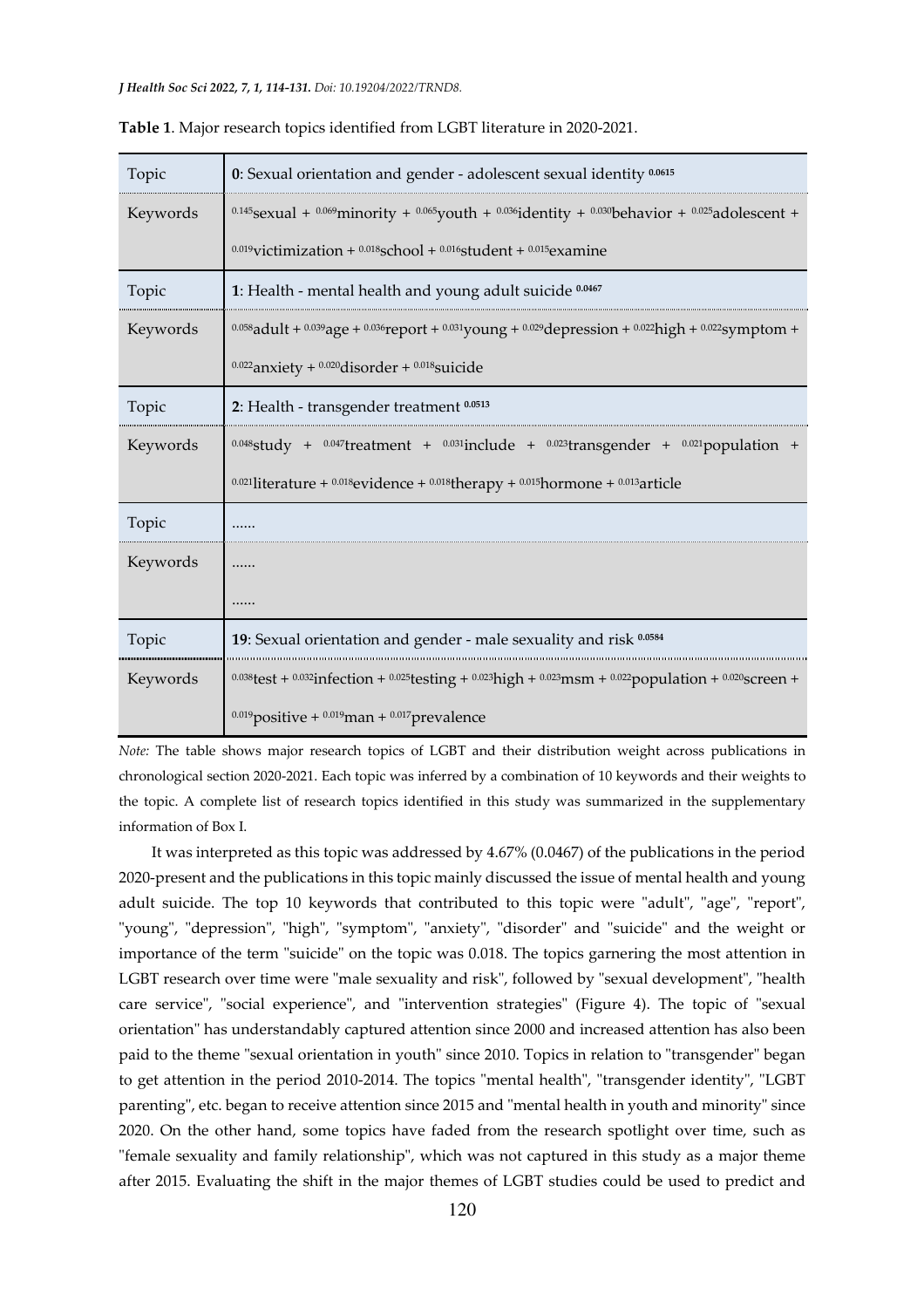#### *J Health Soc Sci 2022, 7, 1, 114-131. Doi: 10.19204/2022/TRND8.*

forecast future research attention. For example, topics that have taken up significant parts of LGBT research in recent years included "mental health in youth and minority", "intervention strategies", "queer", "risk factors", "medical student education", "body development', "LGBT parenting", etc. These topics would likely continue to be popular in the near future. This information could therefore be used to help researchers and policymakers focus their efforts on nascent topics, or to divert their attention to fields that are less well researched.



1912-1999 2000-2009 2010-2014 2015-2017 2018-2019 2020-2021

**Figure 4**. Weighted distribution of major topics allocated to LGBT research chronologically. To trace the research themes over time, the dataset of LGBT literatures was divided into 6 time periods (1892- 1999, 2000-2009, 2010-2014, 2015-2017, 2018-2019, and 2020-present) with each one containing around 3000-4000 publication records. Optimized LDA with bigrams models corresponding to high coherence scores were built to refine topics and their weighted distribution in each section. Weighted distribution of a topic across publications in each time period shown in the heat chart provided information about how widely the topic had been researched during that period.

**DISCUSSION** 

The present study has provided a comprehensive overview of LGBT research literature and traced scientific attention to LGBT in terms of the evolutionary trend of research effort and themes. To the author's knowledge, this should be the first bibliometric study conducted to chronologically follow the scientific attention and research effort surrounding the LGBT community. The curve of growth trajectory for LGBT literature showed that the scientific reactivity in LGBT research began to gain momentum in 2010 and began to become significantly more popular since 2014 based on the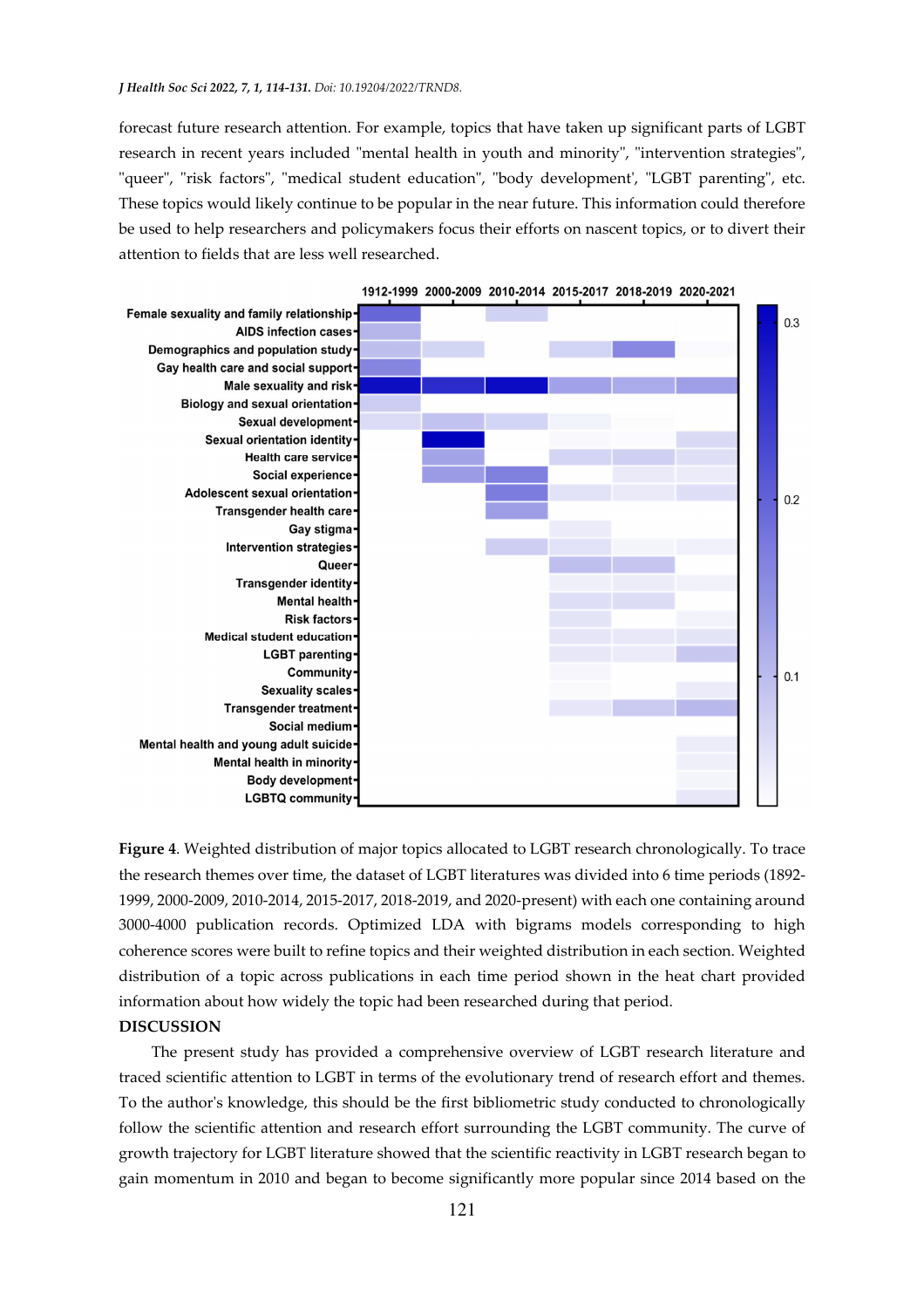#### *J Health Soc Sci 2022, 7, 1, 114-131. Doi: 10.19204/2022/TRND8.*

activity indices. Most of the dominant contributors to scientific effort in LGBT research came from well-developed countries including the USA, the UK, Canada, Australia, the Netherlands, etc. This is most likely because of the greater number of resources available to researchers in these countries, as well as the fact that many scientific journals are home to these countries. Thus, it is worth noting that, although Peru and Thailand did not contribute a high number of publications, they were the top two countries in terms of how much of their scientific effort, relative to their research capabilities, was dedicated to LGBT research. In agreement with the growth trajectory, there was a much greater array of distinct, major topics identified in publications after 2015 (with 8 topics for each time period pre-2015 versus 20 topics for each periodpost-2015). Together, these results highlight the rising scientific efforts to better understand the LGBT community in an effort to find more progressive solutions to the social inequality they face.

The identified topics in this study reflecting the direction of research effort could be grouped into six general thematic areas: "Sexuality", "Health", "Society", "Culture", "Rights" and "Issues". The first dominant thematic area was "Sexuality" which covered multiple topics identified in the study, including sexual orientation and development, identity, queer, transgender etc. The second prominent thematic area was "Health" which covered aspects of health care, mental health, healthcare service, intervention, medical education, etc. Three topics including AIDS infection disease, risk factors, and gay stigma were identified for the theme "Issues". The theme "Society" included two topics of social experience and social medium. It appears that more future research would be in the direct need for the themes "Culture" and "Rights", which only compromise a single topic of community and parenting, respectively. The major topics and themes from LGBT publications would represent past and current research effort that had been put into to understand and reduce the social inequality. For a representative example, when it was realized that medical providers and health professionals had been often lacking necessary education and trainings required to address sexuality issues [1,29], the topic "medical student education" began to capture scientific attention in the LGBT research since 2015 (Figure 4). Another example would be research topic on transgender. In agreement with the result in this study that the topic of transgender began to dominate since the 2010-2014 chronological section, the number of publications on the topic of transgender had doubled in 2011 after a noticeable growth in the decade of 2000s [10]. On the contrary, topics shown in general social media but irrelevant to the list of keywords distilled in this study (Supplementary Information Box 1) might suggest a lack of sufficient scientific attention to them in LGBT research. For instance, keywords relating to the LGBT rights and health topics like marriage, sport, adoption, religion, and reproduction were not captured from this study; it would recommend that further research attention might be needed on these keywords-relevant topics. Together, the outcomes of the trend in research attention conclude that a comprehensive review is necessary to provide evidence-based guidance for scholars and policymakers to adjust their responses to the next move in LGBT.

In many cases, comprehensive reviews however might confront difficulty when manually dealing with massive citation information, and current study thus consequently provided a basis for digesting big metadata from enormous publications through artificial intelligence technology. Moreover, introduction of artificial intelligence into literature analyses would be a trend in future particularly when publication information grows extremely huge. The data analysis procedure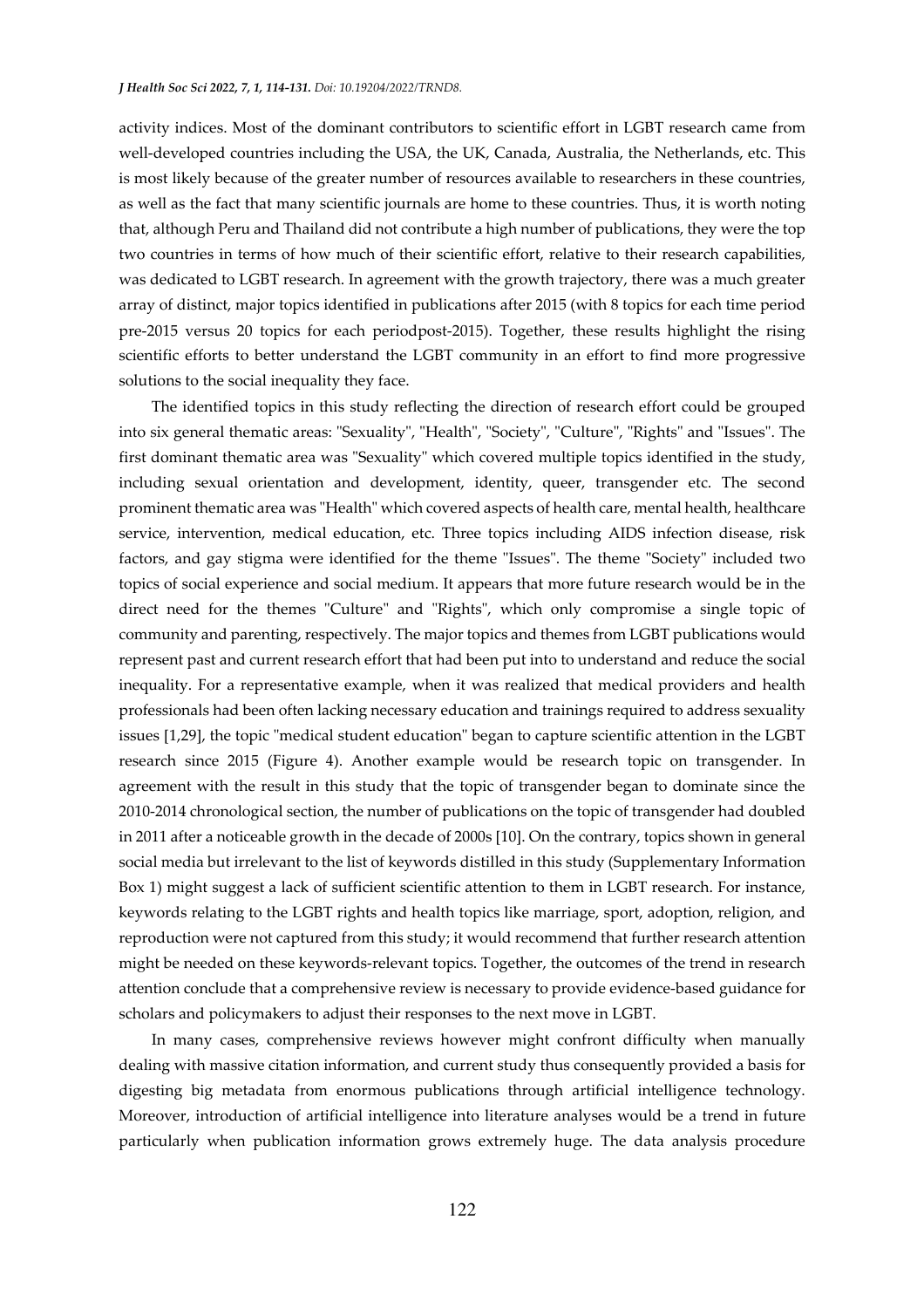presented here would provide a good framework for quick review of research effort and trend in other areas of interest as well.

#### *Study limitations*

To the best of the author's knowledge, the analysis in the present paper has covered the largest collection of LGBT related research records (n = 22,121) compared to the previous studies. At the same time, it should point out that the current study only queried research articles indexed in PubMed and it may have missed some publications in other databases such as Web of Science and Scopus due to the limit of subscription. However, given the substantial number of publication records included in this study, it should be a pretty confident claim that a large part of the LGBT literature has been covered. Another limitation in the present paper could be that the study only considered the records published in the English language, which might have introduced some bias in the analysis. Future analyses covering publications in other languages from all the major collection databases could be considered. Also, as the focus of the present study was on the trend of research outcome and themes, we did not evaluate the metadata such as journals and authors in this paper. This would recommend a future comprehensive review on the bibliometric indicators in LGBT research. Nevertheless, the bibliometric analysis in this paper allowed an overview of historical and current status in LGBT research and enabled scholars and policymakers to better understand the LGBT from a scientific viewpoint to prioritize the next agenda.

**Author Contributions:** Conceptualization, study design, methodology, formal analysis, writing-original draft, writing- review & editing: DA. Statistical analysis, methodology, and data collection: KB. Resources, and supervision: KB. Writing- review & editing: DA, KB.

**Funding:** None

**Acknowledgments:** None

#### **Conflicts of Interest:** None

**Data Availability Statement:** Some or all data and models that support the findings of this study are available from the corresponding author upon reasonable request.

**Publisher's Note:** Edizioni FS stays neutral with regard to jurisdictional claims in published maps and institutional affiliation.

## **References**

- 1. Hughes RL, Damin C, Heiden-Rootes K. Where's the LGBT in integrated care research? A systematic review. Fam Syst Health. 2017;35:308–319. Doi: 10.1037/fsh0000290.
- 2. Saewyc EM. Research on adolescent sexual orientation: development, health disparities, stigma and resilience. J Res Adolesc. 2011;21:256–272. Doi: 10.1111/j.1532-7795.2010.00727.x.
- 3. Bauer GR. Incorporating intersectionality theory into population health research methodology: challenges and the potential to advance health equity. Soc Sci Med. 2014;110:10–17.
- 4. King DA. The scientific impact of nations. Nature. 2004;430:311–316.
- 5. Bar-Ilan J. Informetrics at the beginning of the 21st century A review. J Informetr. 2008;2:1–52.
- 6. Chang Y-W, Huang M-H, Lin C-W. Evolution of research subjects in library and information science based on keyword, bibliographical coupling, and co-citation analyses. Scientometrics. 2015;105:2071– 2087.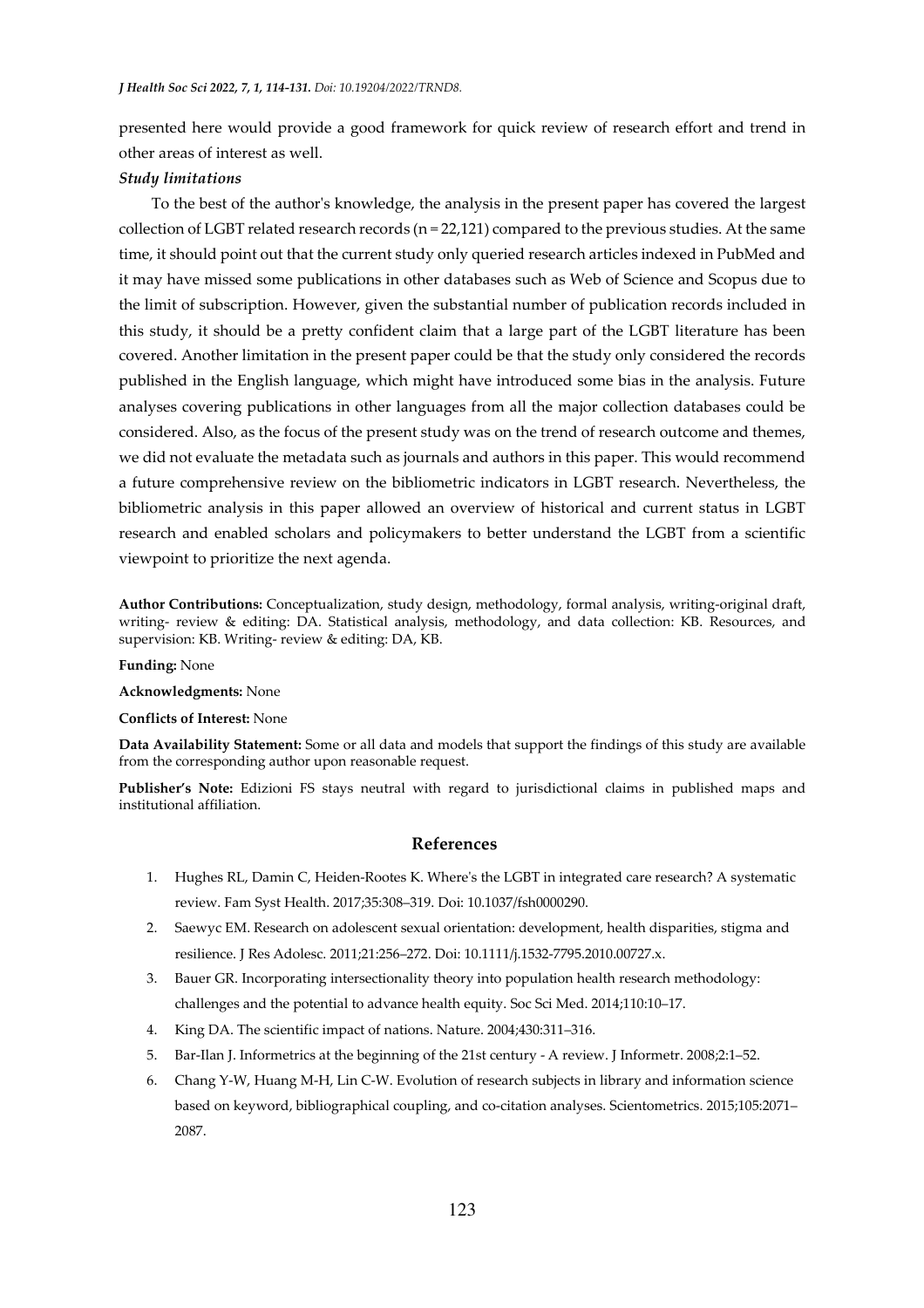- 7. Nguyen M-H, Nguyen HTT, Le T-T, Luong A-P, Vuong Q-H. Gender issues in family business research: A bibliometric scoping review. J Asian Bus Econ Stud. April 2021.doi: 10.1108/JABES-01- 2021-0014.
- 8. Karthiayani A, Kamthan M. Homosexuality and adoption of children: A Bibliometric Analysis. Libr Philos Pract. 2021;5781.
- 9. Walch SE, Bernal DR, Gibson L, Murray L, Thien S, Steinnecker K. Systematic review of the content and methods of empirical psychological research on LGBTQ and SGM populations in the new millennium. Psychol Sex Orientat Gend Divers. 2020;7:433.
- 10. Sweileh WM. Bibliometric analysis of peer-reviewed literature in transgender health (1900–2017). BMC Int Health Hum Rights. 2018;18:1–11.
- 11. Sweileh WM. Bibliometric analysis of peer-reviewed literature on mental health and well-being of LGBT adolescents. Ment Health Soc Incl. April 2022. doi:10.1108/MHSI-02-2022-0013.
- 12. Barbosa GC, Berigo MR, Assis TR. Health for the LGBT+ population: a bibliometric review. Rev Psicol Política. 2020;20:149–164.
- 13. Ramirez M, Craven HJ. Bibliometric analysis of publications on healthcare disparities among sexual and gender minorities: an exploratory study. Poster presented at the: Bibliometrics & Research Assessment Symposium 2020; October 9, 2020; Online via Webex.
- 14. Sachdeva L, Bharti K, Maheshwari M. A five-decade review of gender-based occupational segregation: A bibliometric study of influential authors, institutions, and research clusters. Aust J Career Dev. 2021;30:117–128.
- 15. Solkhe A. LGBTQ notion evaluation: A bibliometric analysis and systematic review. Libr Philos Pract. 2021:1–38.
- 16. Kneale D, French R, Henley J, Thomas J. Inequalities and Measurement Issues in Researching Older LGBT PeopleVs Health and Care Needs in the UK: Scoping Review Protocol. London: EPPI-Centre, Institute of Education, University College London; 2018.
- 17. Van Rossum G, Drake F. Python 3 Reference Manual. Scotts Valley, CA: CreateSpace; 2009.
- 18. Kluyver T, Ragan-Kelley B, Pérez F, et al. Jupyter Notebooks-a publishing format for reproducible computational workflows; 2016.
- 19. Abd-Alrazaq A, Schneider J, Mifsud B, Alam T, Househ M, Hamdi M, et al. Comprehensive Overview of the COVID-19 Literature: Machine Learning-Based Bibliometric Analysis. J Med Internet Res. 2021 Mar 8;23(3):e23703. Doi: 10.2196/23703.
- 20. McKinney W. Data structures for statistical computing in python. Proceedings of the 9th Python in Science Conference: Austin, TX; 2010, pp.51–56.
- 21. Harris CR, Millman KJ, Van Der Walt SJ, Gommers R, Virtanen R, Cournapeau D, et al. Array programming with NumPy. Nature. 2020;585:357–362.
- 22. Rehurek R, Sojka P. Gensim–python framework for vector space modelling. NLP Centre, Faculty of Informatics, Masaryk University, Brno, Czech Republic; 2011.
- 23. McCallum AK. Mallet: A machine learning for language toolkit; 2002.
- 24. Honnibal M, Montani I. spacy 2: Natural language understanding with bloom embeddings, convolutional neural networks and incremental parsing; 2017.
- 25. Blei DM, Ng AY, Jordan MI. Latent dirichlet allocation. J Mach Learn Res. 2003;3:993–1022.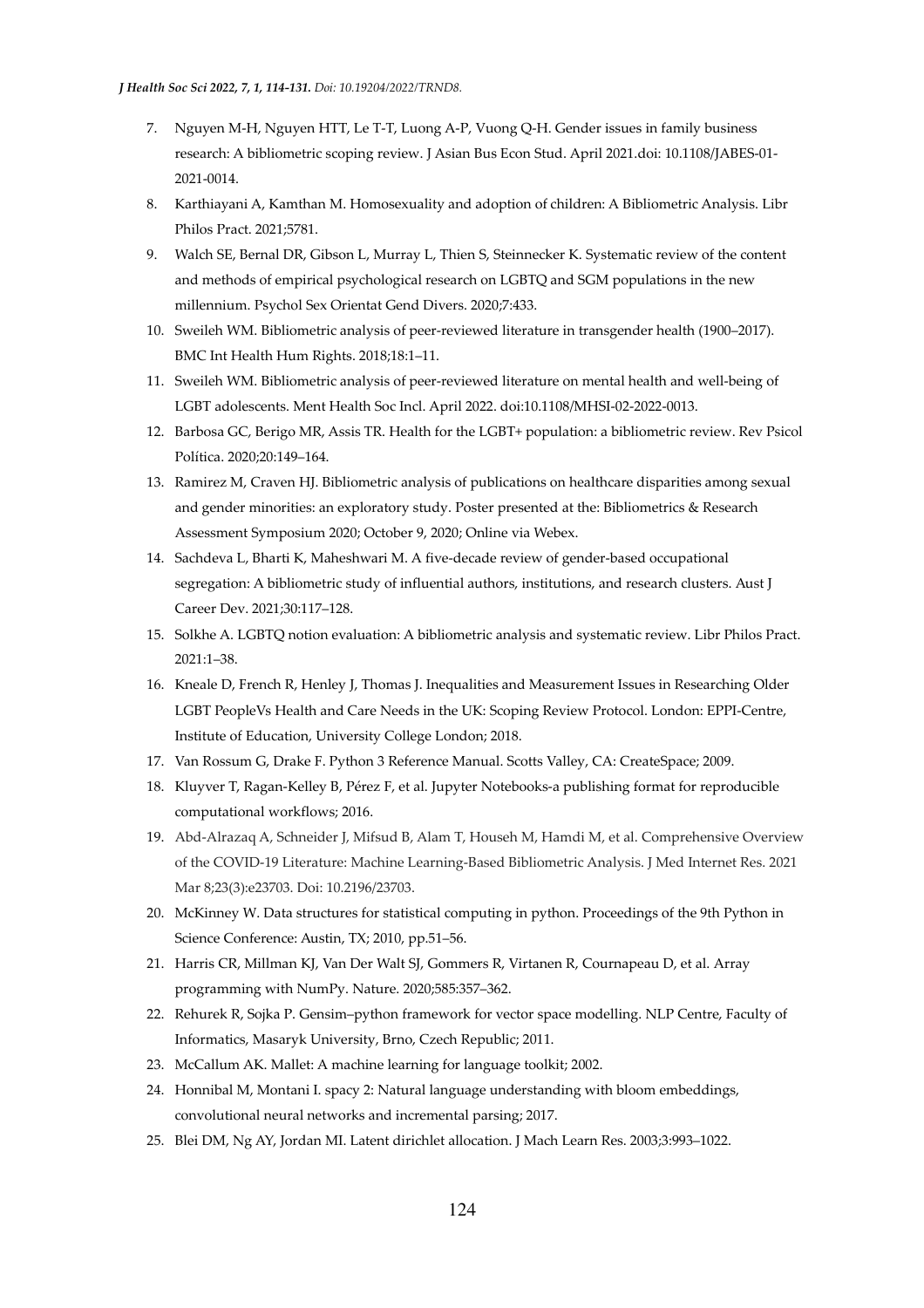- 26. Srinivasa-Desikan B Natural Language Processing and Computational Linguistics: A practical guide to text analysis with Python, Gensim, spaCy, and Keras: Packt Publishing Ltd; 2018.
- 27. de Solla Price DJ. Networks of scientific papers. Science 1965;149:510–515.
- 28. Velmurugan C. Publication Analysis of Nanotechnology in Global Perspective: a Scientometric Approach. Res J Libr Inf Sci. 2018;2:36–49.
- 29. Coleman E, Elders J, Satcher D, Shindel A, Parish S, Kenagy G, et al. Summit on medical school education in sexual health: report of an expert consultation. J Sex Med. 2013;10:924–938. Doi: 10.1111/jsm.12142.



 © 2022 by the authors. This is an open access article distributed under the terms and conditions of the Creative Commons Attribution (CC BY) license (http://creativecommons.org/licenses/by/4.0/).

## Supplementary Information

**Box I**: Major research topics in LGBT. The box shows major research topics of LGBT and their distribution weight across publications in chronological sections. To trace the research themes over time, the dataset of LGBT literatures was divided into 6 sections (1892-1999, 2000-2009, 2010-2014, 2015-2017, 2018-2019, and 2020-present) with each one containing around 3,000-4,000 publication records. Optimized LDA with bigrams models corresponding to high coherence scores were built to refine topics and their weighted distribution in each section. Each topic was inferred by a combination of 10 keywords and their weights to the topic.

# *Section 1912-1999*

**Topic 0**: Sexual orientation and gender - female sexuality and family relationship **0.1952**

0.051]esbian + 0.044woman + 0.028heterosexual + 0.020sexual + 0.018orientation + 0.017homosexual + 0.015child +  $0.015$ relationship +  $0.015$ family +  $0.014$ identity

**Topic 1**: Sexual orientation and gender - aids infection cases **0.1074**

0.052aid + 0.032 year + 0.026 increase + 0.025 man + 0.025 case + 0.023 time + 0.021 rate + 0.020 bisexual + 0.018 age + 0.015 infection

**Topic 2**: Health - gay health care and social support **0.1606**

 $0.080$ gay +  $0.032$ health +  $0.026$ social +  $0.021$ community +  $0.018$ support +  $0.018$ care +  $0.013$ provide +  $0.011$ people +  $0.010$ program  $+ 0.009$ base

**Topic 3**: Sexual orientation and gender - male sexuality and risk **0.1582**

0.083man + 0.059risk + 0.058sexual + 0.042sex + 0.036partner + 0.033behavior + 0.030report + 0.021high + 0.017bisexual +  $0.015$ condom

**Topic 4**: Sexual orientation and gender - sexuality and infection disease **0.1347**

0.064patient + 0.044infection + 0.027homosexual + 0.024positive + 0.022disease + 0.018infect + 0.017test + 0.015bisexual +  $0.013$ antibody +  $0.012$ heterosexual

**Topic 5**: Sexual orientation and gender - demographics and population study **0.0962**

 $0.034$ man +  $0.024$ subject +  $0.022$ ]evel +  $0.021$ relate +  $0.020$ group +  $0.019$ significant +  $0.017$ significantly +  $0.016$ measure +  $0.016$ control +  $0.016$ associate

**Topic 6**: Sexual orientation and gender - biology and sexual orientation **0.0815**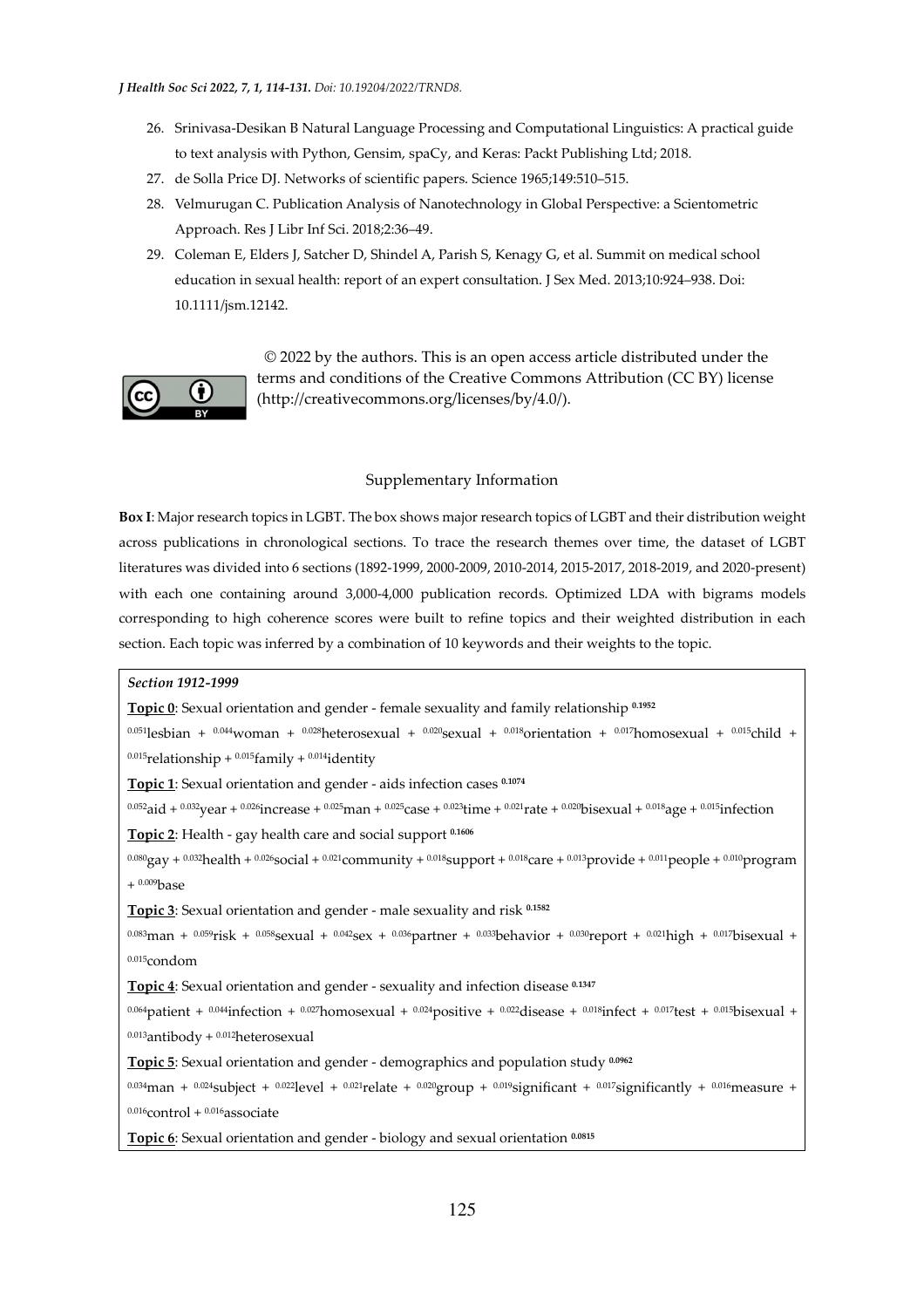0.020 population + 0.019 bisexual + 0.011 cell + 0.010 study + 0.008 show + 0.007 site + 0.007 specie + 0.007 suggest + 0.007 sequence +  $0.007$ single **Topic 7**: Sexual orientation and gender - sexual development **0.0661**  $0.062$ male +  $0.036$ female +  $0.032$ group +  $0.013$ development +  $0.009$ adult +  $0.008$ response +  $0.008$ early +  $0.007$ give +  $0.007$ week + 0.007describe *Section 2000-2009*  **Topic 0**: Sexual orientation and gender - male sexuality and risk **0.1499**  $0.082$ sex +  $0.049$ risk +  $0.041$ sexual +  $0.040$ partner +  $0.035$ behavior +  $0.026$ report +  $0.020$ msm +  $0.017$ drug +  $0.015$ prevention + 0.013associate **Topic 1**: Sexual orientation and gender - sexual identity of lesbian and gay **0.1832**

0.019community + 0.014lesbian + 0.014gay + 0.013identity + 0.012article + 0.009paper + 0.009sexuality + 0.009process + 0.008focus  $+$ <sup>0.008</sup>context

**Topic 2**: Health - health care service **0.1278**

0.060health + 0.024care + 0.016people + 0.016include + 0.016provide + 0.015issue + 0.014service + 0.012transgender + 0.011base +  $0.010$ mental

**Topic 3**: Sexual orientation and gender - sexual development **0.0929**

 $0.025$ male +  $0.016$ female +  $0.011$ bisexual +  $0.010$ model +  $0.007$ development +  $0.006$ find +  $0.006$ stage +  $0.006$ form +  $0.006$ show + 0.005potential

**Topic 4**: Sexual orientation and gender - male sexuality and risk **0.1114**

 $0.141$ man +  $0.027$ infection +  $0.025$ gay +  $0.023$ positive +  $0.019$ increase +  $0.018$ risk +  $0.017$ patient +  $0.016$ year +  $0.015$ test +  $0.014$ case

**Topic 5**: Sexual orientation and gender - sexual orientation identity **0.1266**

 $0.076$ sexual +  $0.068$ woman +  $0.054$ bisexual +  $0.045$ heterosexual +  $0.030$ orientation +  $0.022$ lesbian +  $0.022$ male +  $0.019$ difference + 0.017report + 0.017homosexual

**Topic 6**: Sexual orientation and gender - demographics and population study **0.0724**

 $0.033$ group +  $0.023$ high +  $0.021$  evel +  $0.018$  factor +  $0.016$  individual +  $0.016$  treatment +  $0.016$  low +  $0.015$  effect +  $0.015$  associate +  $0.013$ study

**Topic 7**: Society - social experience and family support **0.1359**

 $0.081$ gay+ $0.033$ lesbian+ $0.031$ relationship+ $0.029$ social+ $0.022$ experience+ $0.023$ family+ $0.022$ support+ $0.017$ participant+ $0.016$ child+ 0.013life

*Section 2010-2014* 

**Topic 0**: Health - community intervention strategy **0.0801**

0.027intervention + 0.024base + 0.021participant + 0.021population + 0.017increase + 0.017prevention + 0.016group +  $0.013$ community +  $0.012$ strategy +  $0.011$ include

**Topic 1**: Sexual orientation and gender - sexual development **0.0741**

 $0.034$ male +  $0.031$ female +  $0.011$ bisexual +  $0.010$ development +  $0.010$ case +  $0.008$ early +  $0.008$ change +  $0.006$ show +  $0.005$ control  $+$ <sup>0.005</sup>flower

**Topic 2**: Sexual orientation and gender - male sexuality and risk **0.1932**

 $0.071$ sex +  $0.066$ man +  $0.040$ partner +  $0.039$ risk +  $0.033$ msm +  $0.024$ report +  $0.019$ high +  $0.018$ test +  $0.018$ infection +  $0.017$ behavior

**Topic 3**: Society - social experience **0.1669**

0.032social + 0.025experience + 0.021identity + 0.019community + 0.014article + 0.012stigma + 0.012explore + 0.011work +  $0.011$ focus +  $0.010$ interview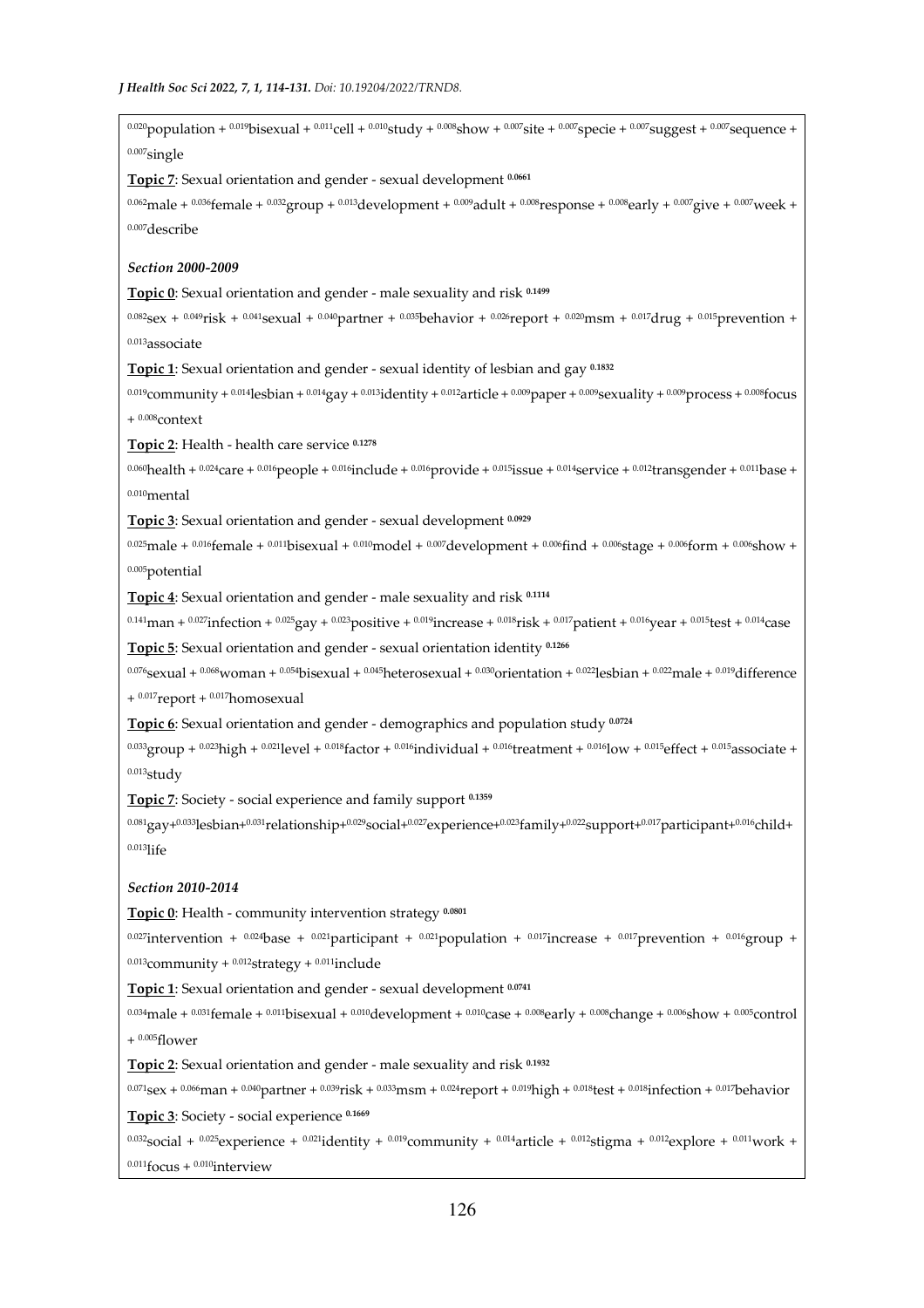**Topic 4**: Sexual orientation and gender - adolescent sexual orientation **0.1702**

 $0.060$ sexual +  $0.025$ bisexual +  $0.025$ minority +  $0.022$ health +  $0.019$ risk +  $0.019$ rientation +  $0.018$ youth +  $0.016$ age + 0.016heterosexual

**Topic 5**: Sexual orientation and gender - female sexuality and family relationship **0.0765**

0.071woman + 0.047lesbian + 0.037relationship + 0.029heterosexual + 0.019family + 0.017couple + 0.016study + 0.016difference +  $0.015$ child +  $0.015$ group

**Topic 6**: Health - transgender health care **0.1337**

 $0.063$ health +  $0.036$ transgender +  $0.032$ care +  $0.021$ people +  $0.019$ gender +  $0.017$ patient +  $0.017$ service +  $0.017$ treatment +  $0.016$ include +  $0.013$ individual

**Topic 7**: Sexual orientation and gender - male sexuality **0.1052**

0.096gay + 0.060man + 0.060sexual + 0.027bisexual + 0.023participant + 0.013orientation + 0.012 negative + 0.012 measure +  $0.011$ finding +  $0.011$ gender

*Section 2015-2017* 

**Topic 0**: Issues - gay stigma **0.047**

0.048gay + 0.041stigma + 0.033perceive + 0.027relate + 0.024level + 0.023negative + 0.020perception + 0.018attitude +  $0.016$ disclosure +  $0.015$ examine

**Topic 1**: Sexual orientation and gender - demographics and population study **0.0386**

0.053study + 0.053population + 0.043include + 0.031identify + 0.023evidence + 0.022literature + 0.021people + 0.017base +  $0.015$ key +  $0.015$ country

**Topic 2**: Sexual orientation and gender - demographics and population study **0.0195**

0.113participant + 0.057report + 0.047survey + 0.036sample + 0.034identify + 0.034online + 0.026recruit + 0.022complete +  $0.019$ status +  $0.019$ positive

**Topic 3**: Sexual orientation and gender - male sexuality and HIV risk **0.0692**

 $0.075$ msm +  $0.047$ test +  $0.044$ man +  $0.042$ infection +  $0.033$ testing +  $0.031$ high +  $0.027$ risk +  $0.018$ hiv +  $0.017$ prevalence + 0.016diagnosis

**Topic 4**: Health - intervention and prevention strategies **0.0581**

0.058intervention + 0.039 prep + 0.031 prevention + 0.016 strategy + 0.016 pase + 0.016 reduce + 0.013 effective + 0.010 improve +  $0.010$ program +  $0.010$ target

**Topic 5**: Sexual orientation and gender - male sexuality and risk **0.0608**

 $0.180$ <sub>Sex</sub> +  $0.083$ man +  $0.079$ partner +  $0.050$ <sub>Sexual</sub> +  $0.027$ behavior +  $0.027$ risk +  $0.024$ relationship +  $0.022$ report +  $0.020$ condom +  $0.017$ male

**Topic 6**: Sexual orientation and gender - demographics and population study **0.0168**

 $0.063$ age +  $0.057$ adult +  $0.041$ rate +  $0.038$ group +  $0.035$ compare +  $0.029$ year +  $0.028$ time +  $0.027$ difference +  $0.026$ population + 0.020prevalence

**Topic 7**: Health - health care service **0.0744**

0.197health + 0.103care + 0.050service + 0.033provider + 0.029access + 0.024healthcare + 0.018patient + 0.018mental +  $0.016$ experience +  $0.015$ barrier

**Topic 8**: Sexual orientation and gender - queer **0.0964**

0.016context + 0.016queer + 0.015article + 0.015sexuality + 0.015social + 0.014work + 0.013community + 0.013approach +  $0.013$ interview +  $0.012$ experience

**Topic 9**: Sexual orientation and gender - transgender identity **0.0428**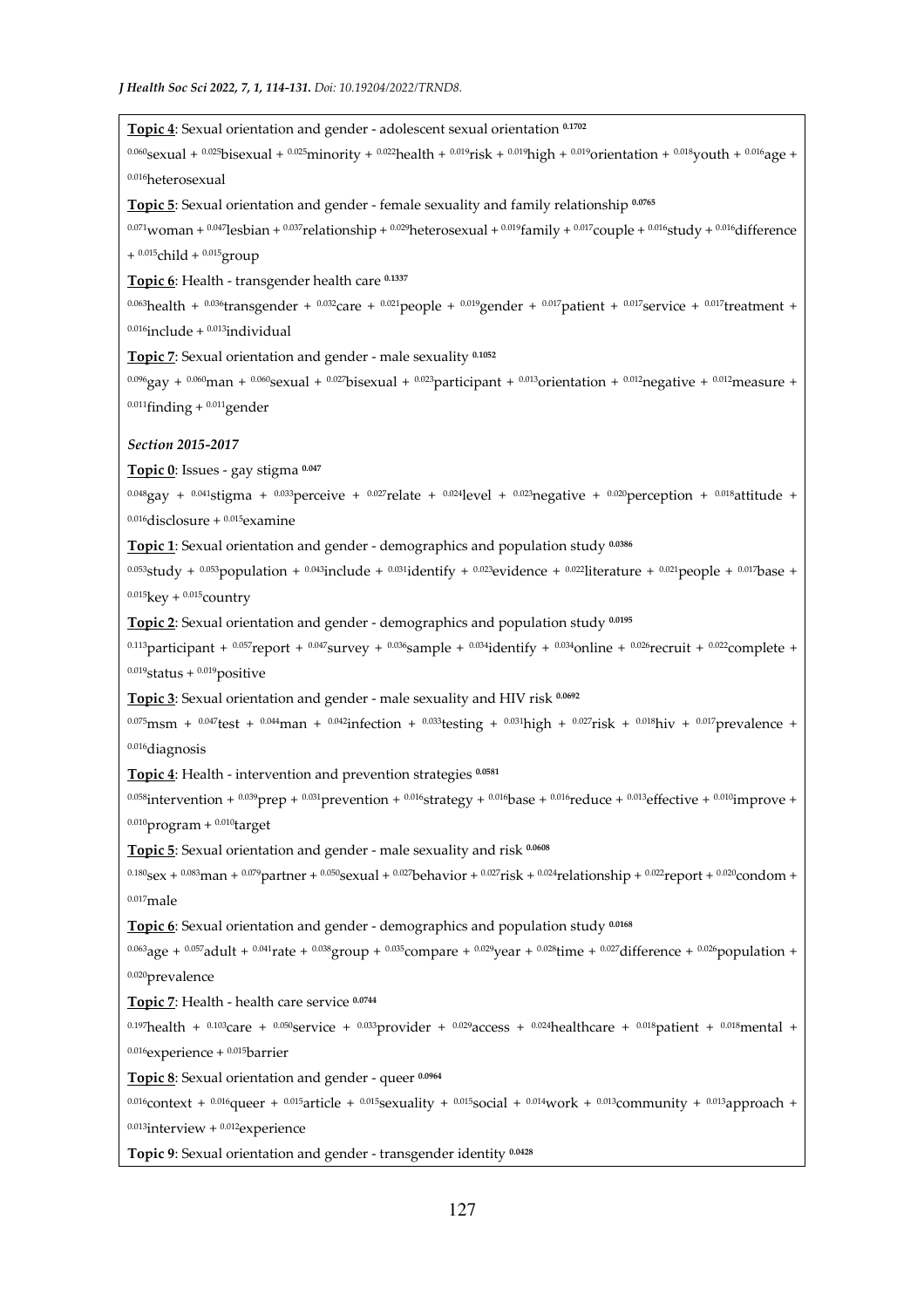0.181transgender + 0.140gender + 0.087individual + 0.058jdentity + 0.055people + 0.028experience + 0.022person +  $0.016$ transition +  $0.015$ tran +  $0.014$ cisgender **Topic 10**: Health - mental health **0.0623**  $0.043$ support +  $0.039$ mental +  $0.033$ health +  $0.028$ depression +  $0.028$ social +  $0.027$ stress +  $0.025$ discrimination +  $0.024$ model +  $0.022$ relationship +  $0.022$ associate **Topic 11**: Sexual orientation and gender - sexual development **0.0408** 0.052male + 0.040female + 0.011show + 0.007development + 0.007bisexual + 0.006find + 0.006potential + 0.006specie +  $0.006$ structure +  $0.006$ pattern **Topic 12**: Health - risk factors **0.0554**  $0.073$ risk +  $0.059$ high +  $0.045$ associate +  $0.036$ factor +  $0.029$ report +  $0.028$ substance +  $0.025$ aor +  $0.024$ drug +  $0.021$ alcohol +  $0.020$ odd **Topic 13**: Sexual orientation and gender - sexual orientation identity **0.0334** 0.167woman + 0.139man + 0.116gay + 0.109bisexual + 0.069lesbian + 0.053heterosexual + 0.019difference + 0.013finding +  $0.013$ compare +  $0.010$ identify **Topic 14**: Health - surgery treatment **0.0534** 0.054patient + 0.036treatment + 0.020female + 0.017male + 0.013transgender + 0.012level + 0.012surgery + 0.011therapy +  $0.011$ case +  $0.011$ hormone **Topic 15**: Society - medical student education **0.0544** 0.035student + 0.029knowledge + 0.024education + 0.020practice + 0.019school + 0.018program + 0.018medical + 0.017issue +  $0.017$ lgbtq +  $0.015$ provide **Topic 16**: Sexual orientation and gender - adolescent sexual orientation **0.0576** 0.249sexual + 0.071 orientation + 0.066 minority + 0.053 youth + 0.034 heterosexual + 0.027 bisexual + 0.025 adolescent +  $^{0.025}$ identity +  $^{0.025}$  experience +  $^{0.022}$  behavior **Topic 17**: Society - parenting **0.0514** 0.043family + 0.029couple + 0.028child + 0.019relationship + 0.019parent + 0.014support + 0.013important + 0.013concern +  $0.011$ client +  $0.010$ legal **Topic 18**: Culture - community **0.0361**  $0.056$ young +  $0.054$ social +  $0.038$ community +  $0.027$ black +  $0.023$ group +  $0.020$ live +  $0.018$ network +  $0.018$ base +  $0.013$ medium + 0.013examine **Topic 19**: Sexual orientation and gender - sexuality scales **0.0314**  $0.042$ measure +  $0.023$ scale +  $0.023$ life +  $0.020$ score +  $0.019$ analysis +  $0.018$ satisfaction +  $0.016$ assess +  $0.015$ show +  $0.015$ group + 0.014quality *Section 2018-2019*  **Topic 0**: Sexual orientation and gender - queer **0.0897**  $0.020$ queer +  $0.013$ sexuality +  $0.012$ article +  $0.011$ policy +  $0.010$ cultural +  $0.008$ practice +  $0.008$ work +  $0.008$ identity +  $0.008$ legal + 0.008change **Topic 1**: Sexual orientation and gender - male sexuality and risk **0.0507**  $0.141$ sex +  $0.055$ man +  $0.054$ partner +  $0.043$ report +  $0.040$ risk +  $0.036$ sexual +  $0.030$ drug +  $0.023$ msm +  $0.020$ associate +  $0.016$ behavior **Topic 2**: Sexual orientation and gender - demographics and population study **0.0359** 0.025effect + 0.025individual + 0.024model + 0.018show + 0.014find + 0.014 response + 0.013 measure + 0.013 perceive + 0.013 level  $+$   $^{0.012}$ role

**Topic 3**: Health - mental health and anti-LGBT issues **0.0646**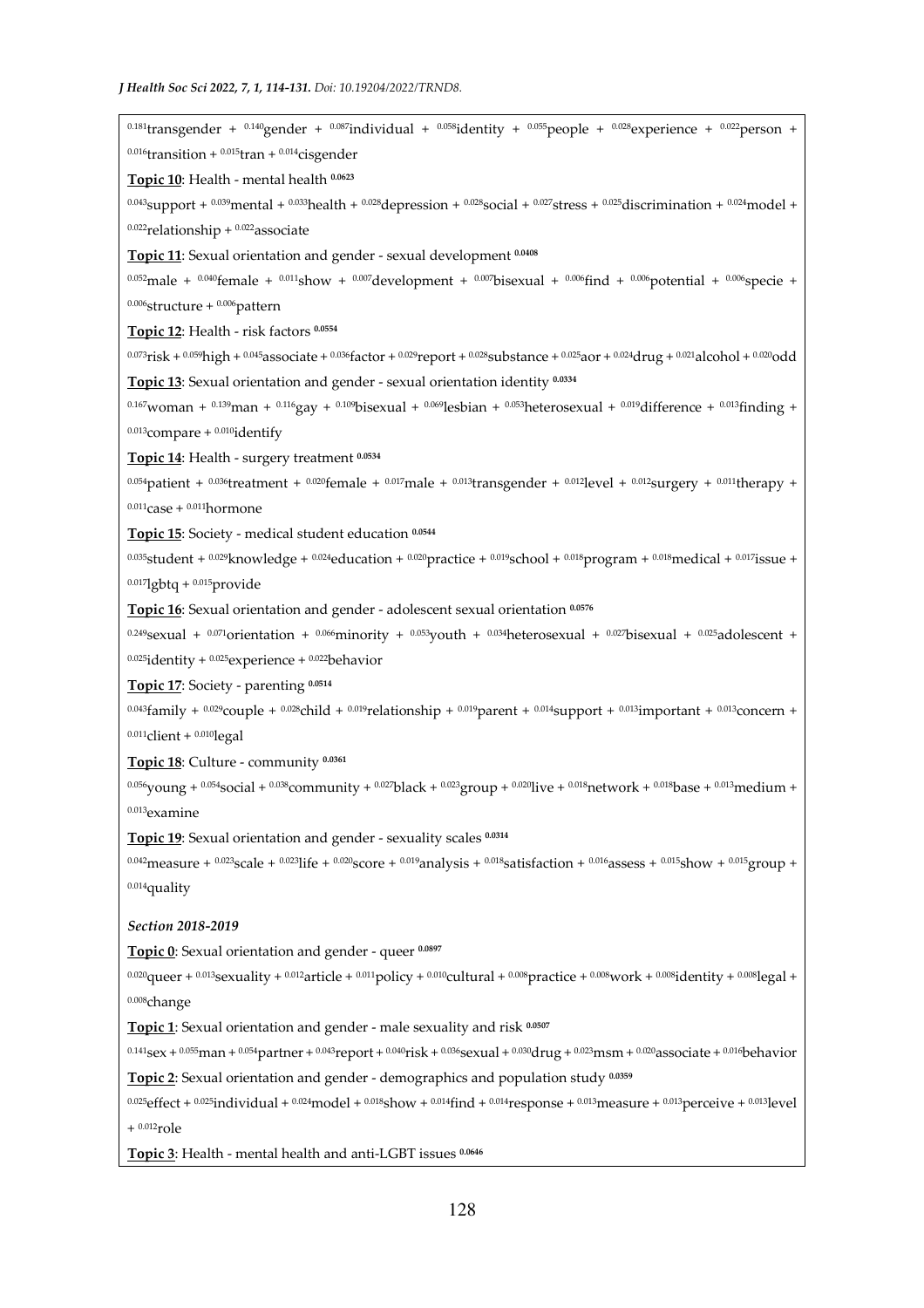0.057health + 0.051mental + 0.041experience + 0.026depression + 0.023stress + 0.023yiolence + 0.021physical +  $0.020$ discrimination +  $0.020$ life +  $0.019$ victimization **Topic 4**: Sexual orientation and gender - demographics and population study **0.0441**  $0.086$ prep +  $0.076$ participant +  $0.024$ follow +  $0.022$ month +  $0.017$ increase +  $0.013$ cohort +  $0.013$ baseline +  $0.012$ pre\_exposure +  $0.012$ adherence +  $0.012$ time **Topic 5**: Sexual orientation and gender - sexual development **0.0287**  $0.085$ male +  $0.068$ female +  $0.014$ sex +  $0.011$ case +  $0.010$ development +  $0.009$ analysis +  $0.007$ size +  $0.006$ cluster +  $0.006$ obtain + 0.006difference **Topic 6**: Health - transgender treatment **0.0835** 0.059patient + 0.024treatment + 0.019transgender + 0.017surgery + 0.016hormone + 0.012testosterone + 0.012procedure +  $0.012$ therapy +  $0.012$ outcome +  $0.011$ undergo **Topic 7**: Society - medical student education **0.0515** 0.035student + 0.035knowledge + 0.028education + 0.023transgender + 0.020survey + 0.019medical + 0.019patient +  $0.018$ practice +  $0.017$ training +  $0.017$ lgbtq **Topic 8**: Health - community intervention **0.0369** 0.066intervention + 0.028community + 0.022base + 0.021treatment + 0.021population + 0.020strategy + 0.020prevention +  $0.017$ reduce +  $0.015$ program +  $0.014$ key **Topic 9**: Sexual orientation and gender - adolescent sexual orientation **0.0497** 0.232<sub>Sexual</sub> + 0.087<sub>minority</sub> + 0.064<sub>youth</sub> + 0.059<sub>orientation</sub> + 0.040<sub>i</sub>dentity + 0.035heterosexual + 0.029bisexual +  $0.025$ behavior +  $0.022$ adolescent +  $0.019$ disparity **Topic 10**: Health - health care service **0.0784** 0.160health + 0.126care + 0.049service + 0.040provider + 0.033 access + 0.031healthcare + 0.026barrier + 0.019patient + 0.016provide + 0.013include **Topic 11**: Sexual orientation and gender - male sexuality and risk **0.0682**  $0.042$ test +  $0.040$ msm +  $0.039$ infection +  $0.029$ testing +  $0.029$ man +  $0.022$ high +  $0.021$ increase +  $0.021$ positive +  $0.017$ risk + 0.016prevalence **Topic 12**: Sexual orientation and gender - transgender identity **0.0464** 0.191gender + 0.171 transgender + 0.063individual + 0.045identity + 0.036people + 0.028cisgender + 0.021 tran + 0.017 transition  $+$  0.016 person  $+$  0.015 treatment **Topic 13**: Sexual orientation and gender - demographics and population study **0.04** 0.049study + 0.029population + 0.029include + 0.025literature + 0.021scale + 0.019article + 0.018evidence + 0.017identify +  $0.017$ measure +  $0.014$ quality **Topic 14**: Society - parenting **0.0489**  $0.048$ family +  $0.046$ relationship +  $0.040$ child +  $0.026$ parent +  $0.024$ couple +  $0.016$ disclosure +  $0.015$ role +  $0.015$ desire +  $0.014$ important +  $0.012$ gay **Topic 15**: Society - social medium **0.0269** 0.034<sub>online</sub> + 0.029<sub>information</sub> + 0.022<sub>base</sub> + 0.022<sub>identify</sub> + 0.02<sub>1</sub><sub>social</sub> + 0.019<sub>survey</sub> + 0.016<sub>medium</sub> + 0.01<sub>5</sub>sample +  $0.014$ public +  $0.012$ recruit **Topic 16**: Health - risk factors **0.0384** 0.063associate + 0.059factor + 0.058high + 0.055risk + 0.037low + 0.030substance + 0.028level + 0.020sample + 0.019association + 0.018analysis

**Topic 17**: Society - social experience **0.0497**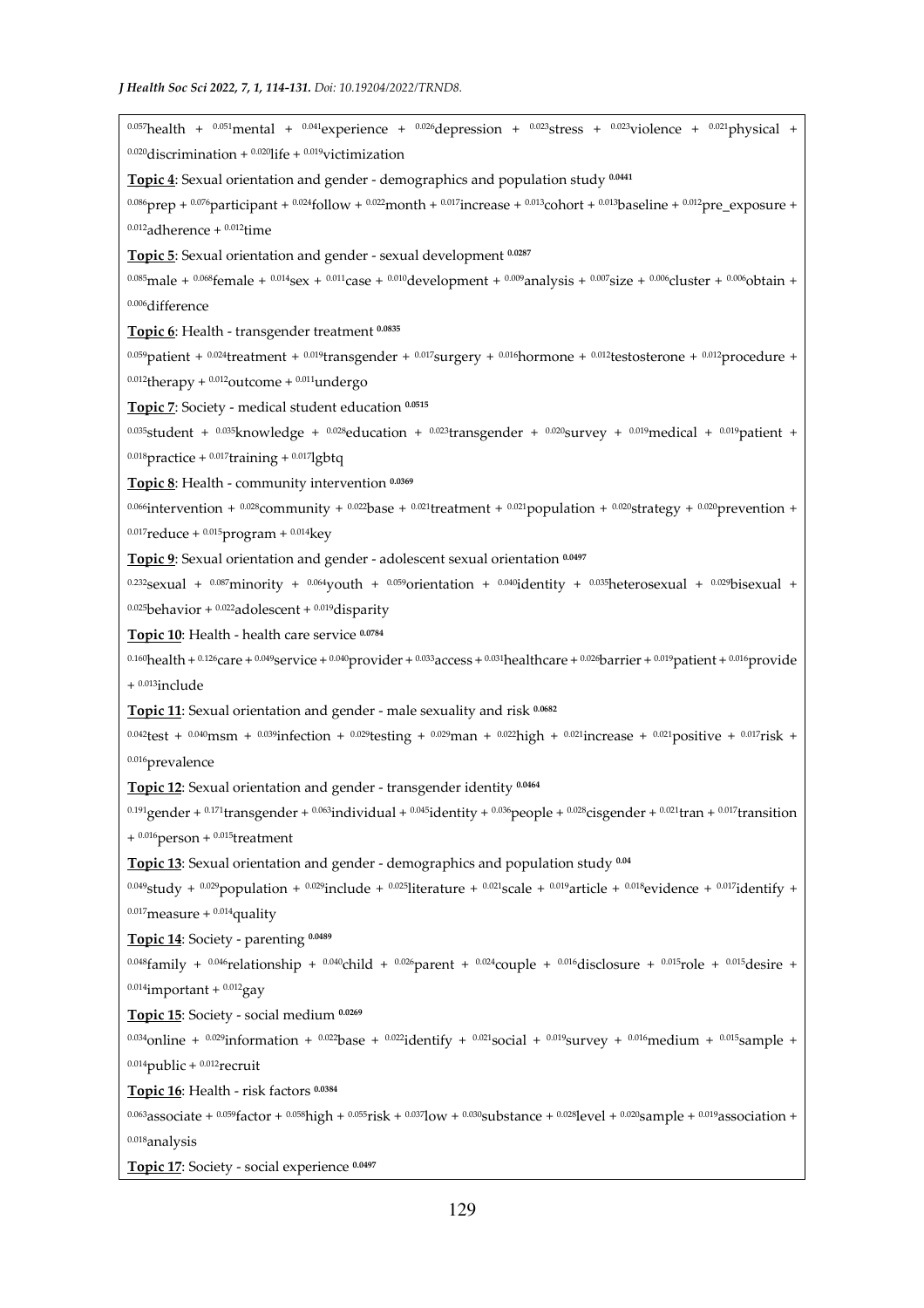0.064 experience + 0.056 social + 0.040 support + 0.032 stigma + 0.032 participant + 0.028 community + 0.026 interview +  $0.019$ qualitative +  $0.018$ explore +  $0.017$ live

**Topic 18**: Sexual orientation and gender - sexual orientation identity **0.0297**

 $0.149$ woman +  $0.144$ man +  $0.120$ gay +  $0.093$ bisexual +  $0.038$ heterosexual +  $0.037$ lesbian +  $0.022$ black +  $0.020$ group +  $0.015$ compare +  $0.015$ examine

**Topic 19**: Sexual orientation and gender - demographics and population study **0.0397**

0.054adult + 0.053age + 0.053compare + 0.035group + 0.034report + 0.030high + 0.024population + 0.021prevalence + 0.020young  $+ 0.020$ rate

*Section 2020-2021* 

**Topic 0**: Sexual orientation and gender - adolescent sexual identity **0.0615**

 $0.145$ sexual +  $0.069$ minority +  $0.065$ youth +  $0.036$ identity +  $0.030$ behavior +  $0.025$ adolescent +  $0.019$ victimization +  $0.018$ school  $+$   $^{0.016}$ student +  $^{0.015}$ examine

**Topic 1**: Health - mental health and young adult suicide **0.0467**

0.058adult + 0.039age + 0.036report + 0.031young + 0.029depression + 0.022high + 0.022symptom + 0.022anxiety + 0.020disorder + 0.018suicide

**Topic 2**: Health - transgender treatment **0.0513**

0.048study +  $0.047$ treatment +  $0.031$ include +  $0.023$ transgender +  $0.021$ population +  $0.021$ literature +  $0.018$ evidence +  $0.018$ therapy +  $0.015$ hormone +  $0.013$ article

**Topic 3**: Sexual orientation and gender - demographics and population study **0.0322**

 $0.040$  year +  $0.029$  increase +  $0.027$  time +  $0.025$  participant +  $0.025$  change +  $0.025$  follow +  $0.025$  month +  $0.019$  age +  $0.018$  cohort +  $0.016$ compare

**Topic 4**: Sexual orientation and gender - male sexuality and risk **0.0754**

 $0.090$ <sub>Sex</sub> +  $0.084$ prep +  $0.056$ man +  $0.044$ partner +  $0.033$ risk +  $0.030$ msm +  $0.026$ report +  $0.024$ prevention +  $0.015$ participant + 0.014increase

**Topic 5**: Society and rights - parenting **0.0871**

 $0.034$ family +  $0.025$ child +  $0.020$ parent +  $0.013$ queer +  $0.012$ couple +  $0.010$ understand +  $0.010$ context +  $0.009$ article +  $0.009$ discuss  $+$ <sup>0.008</sup>explore

**Topic 6**: Society - medical student education **0.0556**

0.031knowledge + 0.029student + 0.028education + 0.024medical + 0.020survey + 0.018training + 0.017practice + 0.015patient +  $0.014$ program +  $0.013$ regard

**Topic 7**: Health - transgender surgery **0.0529**

0.107patient + 0.027surgery + 0.017undergo + 0.016transgender + 0.016outcome + 0.014procedure + 0.014surgical + 0.014affirm +  $0.012$ case +  $0.012$ perform

**Topic 8**: Health - mental health in minority **0.0431**

 $0.182$ health +  $0.071$ mental +  $0.031$ stress +  $0.030$ minority +  $0.029$ population +  $0.023$ outcome +  $0.020$ relate +  $0.017$ disparity +  $0.016$ individual +  $0.016$ physical

**Topic 9**: Health - online intervention strategies **0.0414**

0.056intervention + 0.053participant + 0.034base + 0.018information + 0.018online + 0.012include + 0.011recruit + 0.011young +  $0.011$ design +  $0.011$ conduct

**Topic 10**: Sexual orientation and gender - sexual orientation identity **0.0392**

 $0.159$ woman +  $0.122$ man +  $0.110$ <sub>Sexual</sub> +  $0.098$ gay +  $0.081$ bisexual +  $0.053$ heterosexual +  $0.037$ orientation +  $0.030$ lesbian +  $0.019$ difference +  $0.017$ compare